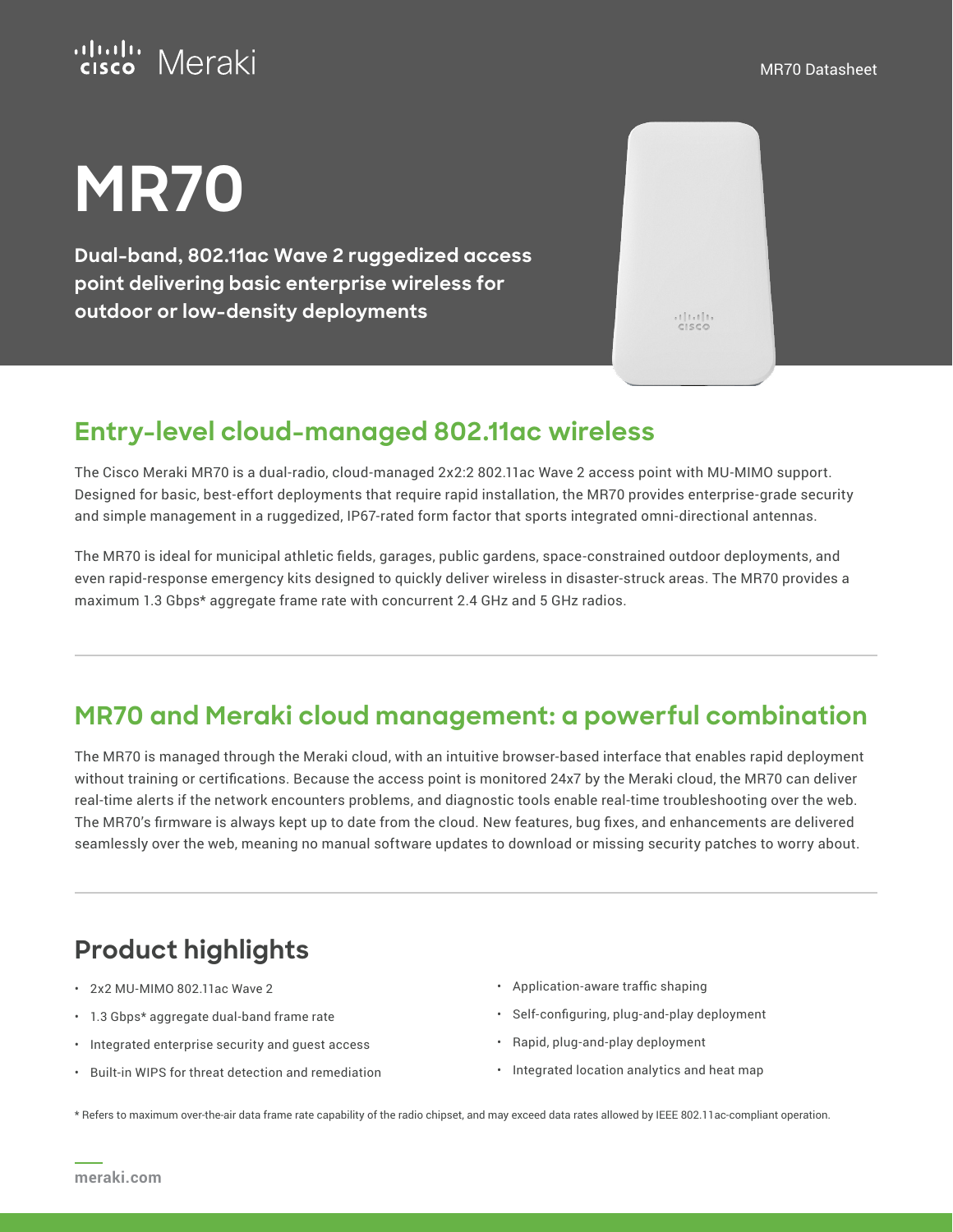## ululu Meraki

## **Features and capabilities**

#### **Aggregate data rate of up to 1.3 Gbps\***

A 5 GHz 2x2:2 radio supporting 80 MHz channel widths and a 2.4 GHz 2x2:2 radio supporting 40 MHz channel widths offer a combined dual-radio aggregate frame rate of 1.3 Gbps\*, with up to 866 Mbps in the 5 GHz band thanks to 802.11ac Wave 2 and 400 Mbps in the 2.4 GHz band.

#### **Multi User Multiple Input Multiple Output (MU-MIMO)**

With support for the 802.11ac Wave 2 standard, the MR70 offers MU-MIMO for more efficient transmission to multiple clients. This increases the total network performance and the improves the end user experience.

#### **Integrated enterprise security and guest access**

The MR70 features integrated, easy-to-use security technologies to provide secure connectivity for employees and guests alike. Advanced security features such as AES hardware-based encryption and WPA2-Enterprise authentication with 802.1X provide wire-like security while still being easy to configure. One-click guest isolation provides secure, Internet-only access for visitors. Our policy firewall (Identity Policy Manager) enables group or device-based, granular access policy control.

#### **Secure wireless environments using Air Marshal**

The MR70 comes equipped with Air Marshal, a built-in wireless intrusion prevention system (WIPS) for threat detection and attack remediation. MR70 access points will scan their environment opportunistically based on user-defined preferences. Alarms and auto-containment of malicious rogue APs are configured via flexible remediation policies, ensuring optimal security and performance in even the most challenging wireless environments.

#### **Application-aware traffic shaping**

The MR70 includes an integrated Layer 7 packet inspection, classification, and control engine, enabling you to set QoS policies based on traffic type. Prioritize your mission critical applications, while setting limits on recreational traffic, e.g., peer-to-peer and video streaming.

#### **Self-configuring, self-optimizing, self-healing**

The MR70's advanced mesh technologies like multi-channel routing protocols and multiple gateway support enable scalable coverage of hard-to-wire areas with zero configuration. Mesh also improves network reliability  $-$  in the event of a switch or cable failure, the MR70 will automatically revert to mesh mode, providing continued gateway connectivity to clients.

#### **Rapid, plug-and-play deployment**

When plugged in, the MR70 automatically connects to the Meraki cloud, downloads its configuration, and joins the appropriate network. It self-optimizes, determining the ideal channel, transmit power, and client connection parameters.

#### **Integrated analytics**

Drill down into the details of your network usage with highly granular traffic analytics. Extend your visibility into the physical world with built-in location analytics that enables you to view visitor numbers, dwell time, repeat visit rates, and track foot traffic trends.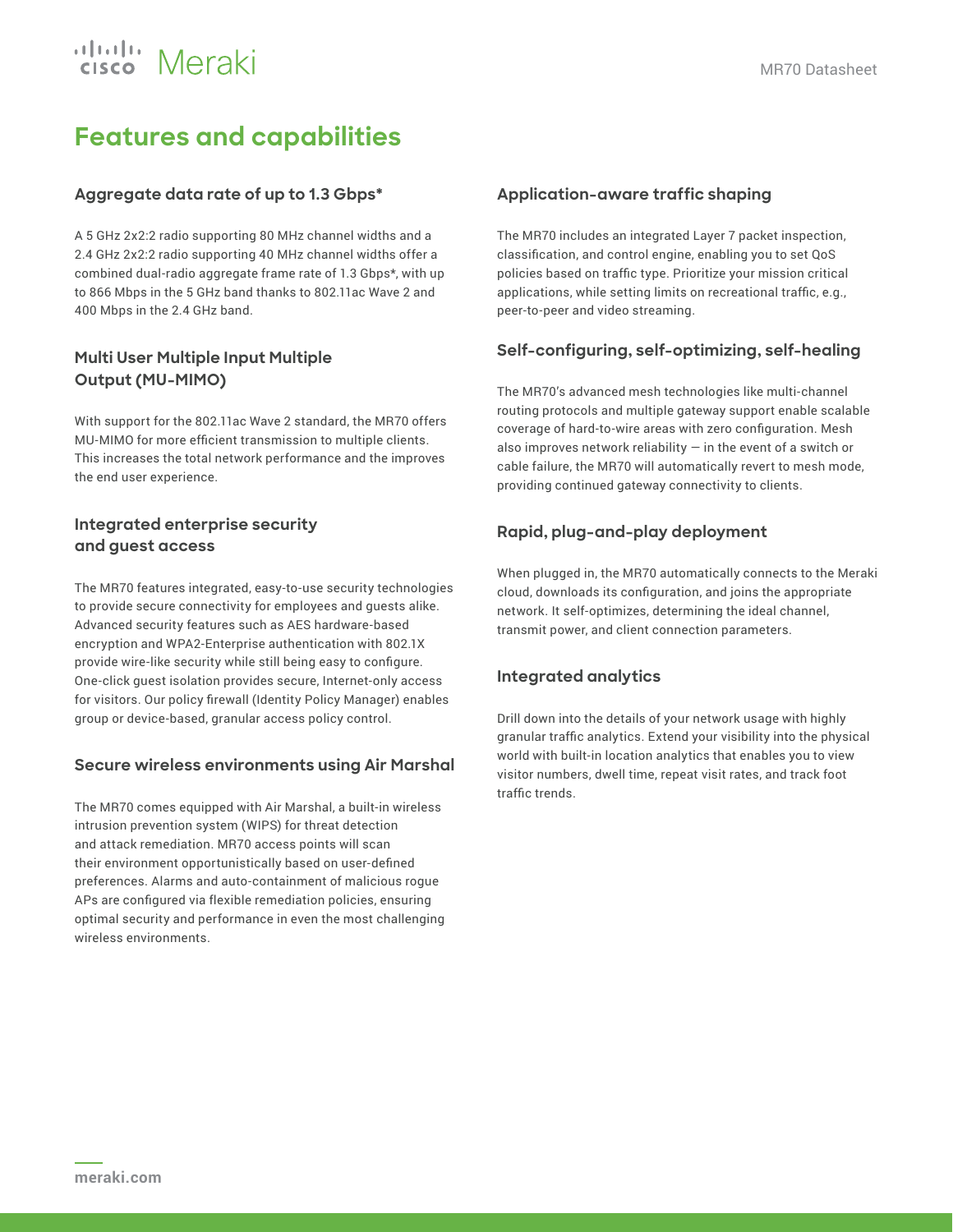### **MR70 Tx / Rx tables | 2.4 GHz**

| <b>Operating Band</b> | <b>Operating Mode</b> | <b>Data Rate</b> | <b>TX Power</b> | <b>RX Sensitivity</b> |
|-----------------------|-----------------------|------------------|-----------------|-----------------------|
| 2.4 GHz               | 802.11b               | $1$ Mb/s         | 19 dBm          | $-99$ dBm             |
|                       |                       | $2$ Mb/s         | 19 dBm          | -96 dBm               |
|                       |                       | $5.5$ Mb/s       | 19 dBm          | $-94$ dBm             |
|                       |                       | 11 Mb/s          | 19 dBm          | $-91$ dBm             |
| 2.4 GHz               | 802.11g               | 6 Mb/s           | 19 dBm          | -94 dBm               |
|                       |                       | 9 Mb/s           | 19 dBm          | $-93$ dBm             |
|                       |                       | $12$ Mb/s        | 19 dBm          | $-92$ dBm             |
|                       |                       | $18$ Mb/s        | 19 dBm          | $-89$ dBm             |
|                       |                       | $24$ Mb/s        | 19 dBm          | -86 dBm               |
|                       |                       | 36 Mb/s          | 18 dBm          | $-83$ dBm             |
|                       |                       | 48 Mb/s          | 17 dBm          | $-78$ dBm             |
|                       |                       | 54 Mb/s          | 16 dBm          | $-77$ dBm             |
| 2.4 GHz               | 802.11n (HT20)        | MCS0/8           | 19/19 dBm       | -93/-93 dBm           |
|                       |                       | <b>MCS1/9</b>    | 19/19 dBm       | -90/-90 dBm           |
|                       |                       | MCS2/10          | 19/19 dBm       | -88/-88 dBm           |
|                       |                       | MCS3/11          | 19/19 dBm       | $-84/-84$ dBm         |
|                       |                       | MCS4/12          | 18/18 dBm       | $-81/-81$ dBm         |
|                       |                       | MCS5/13          | 17/17 dBm       | $-77/-77$ dBm         |
|                       |                       | MCS6/14          | 16/16 dBm       | -75-75 dBm            |
|                       |                       | MCS7/15          | 15/15 dBm       | $-74/-74$ dBm         |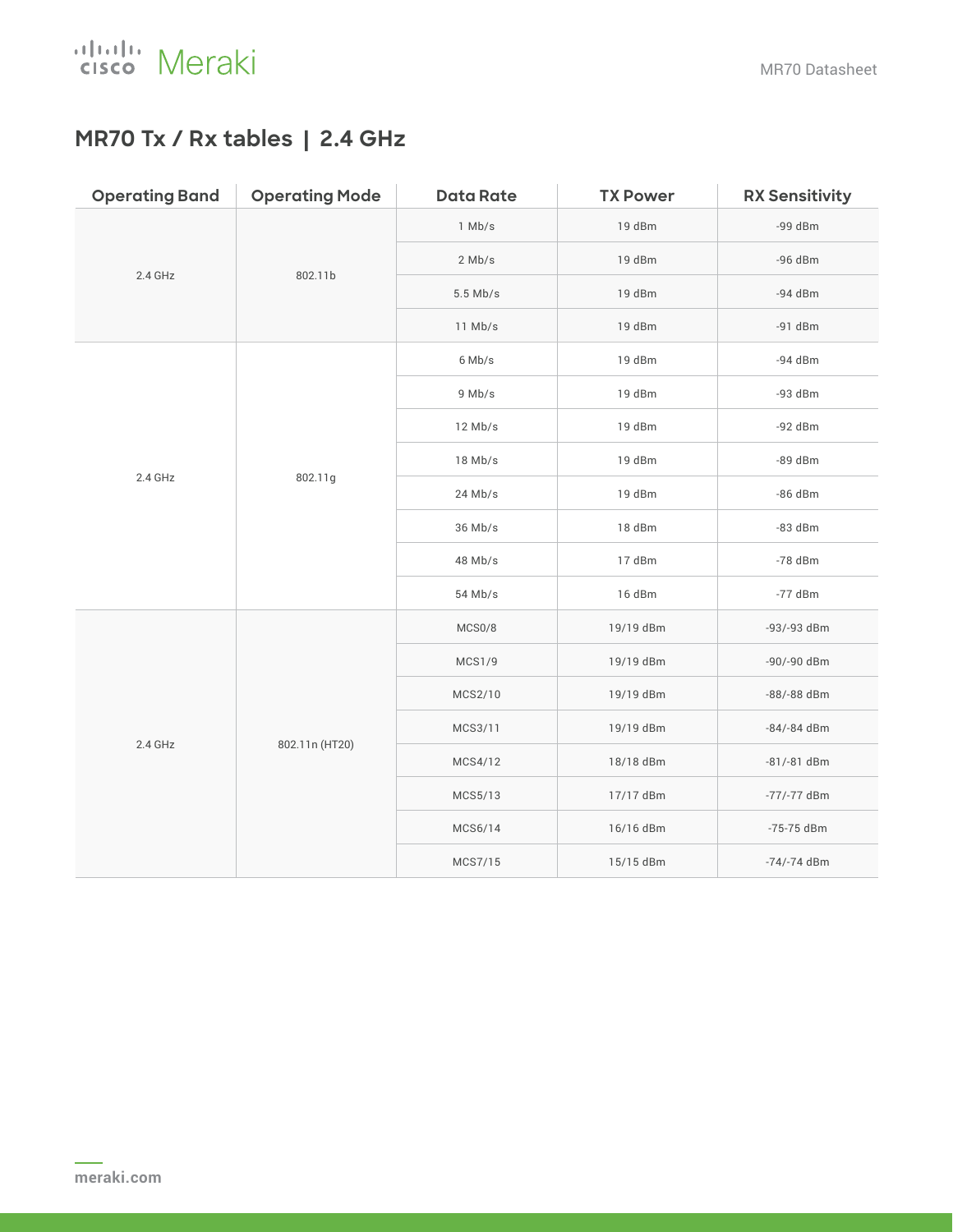

### **MR70 Tx / Rx tables | 5 GHz**

| <b>Operating Band</b> | <b>Operating Mode</b> | <b>Data Rate</b> | <b>TX Power</b> | <b>RX Sensitivity</b> |
|-----------------------|-----------------------|------------------|-----------------|-----------------------|
| 5 GHz                 | 802.11a               | $6$ Mb/s         | 19 dBm          | $-92$ dBm             |
|                       |                       | 9 Mb/s           | 19 dBm          | $-91$ dBm             |
|                       |                       | $12$ Mb/s        | 19 dBm          | $-90$ dBm             |
|                       |                       | 18 Mb/s          | 19 dBm          | -88 dBm               |
|                       |                       | $24$ Mb/s        | 19 dBm          | $-85$ dBm             |
|                       |                       | 36 Mb/s          | 18 dBm          | $-72$ dBm             |
|                       |                       | 48 Mb/s          | 17 dBm          | $-77$ dBm             |
|                       |                       | 54 Mb/s          | 16 dBm          | $-75$ dBm             |
| 5 GHz                 | 802.11n (HT20)        | MCS0/8           | 18/18 dBm       | -92/-92 dBm           |
|                       |                       | MCS1/9           | 18/18 dBm       | -88/-88 dBm           |
|                       |                       | MCS2/10          | 18/18 dBm       | -87/-87 dBm           |
|                       |                       | MCS3/11          | 18/18 dBm       | -83/-83 dBm           |
|                       |                       | MCS4/12          | 18/18 dBm       | -80/-80 dBm           |
|                       |                       | MCS5/13          | 17/17 dBm       | -76/-76 dBm           |
|                       |                       | MCS6/14          | 16/16 dBm       | -74/-74 dBm           |
|                       |                       | MCS7/15          | 15/15 dBm       | -72/-72 dBm           |
| 5 GHz                 | 802.11n (HT40)        | MCS0/8           | 18/18 dBm       | -88/-88 dBm           |
|                       |                       | MCS1/9           | 18/18 dBm       | -86/-86 dBm           |
|                       |                       | MCS2/10          | 18/18 dBm       | -83/-83 dBm           |
|                       |                       | MCS3/11          | 18/18 dBm       | -80/-80 dBm           |
|                       |                       | MCS4/12          | 18/18 dBm       | -77/-77 dBm           |
|                       |                       | MCS5/13          | 17/17 dBm       | -73/-73 dBm           |
|                       |                       | MCS6/14          | 16/16 dBm       | -72/-72 dBm           |
|                       |                       | MCS7/15          | 15/15 dBm       | -70/-70 dBm           |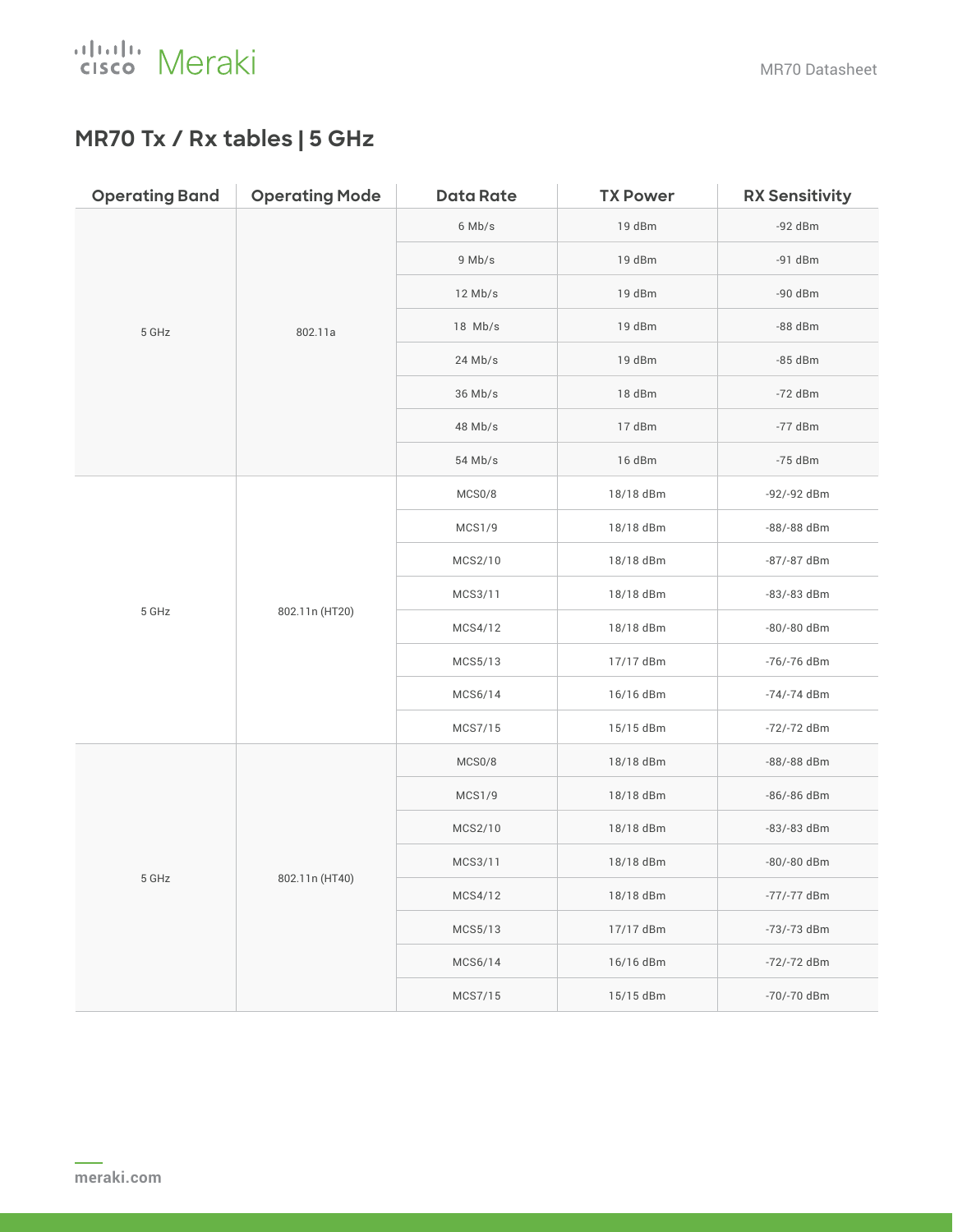

### **MR70 Tx / Rx tables | 5 GHz**

| <b>Operating Band</b> | <b>Operating Mode</b> | <b>Data Rate</b> | <b>TX Power</b> | <b>RX Sensitivity</b> |
|-----------------------|-----------------------|------------------|-----------------|-----------------------|
| 5 GHz                 | MCS0                  | MCS0             | 18 dBm          | -92 dBm               |
|                       |                       | MCS1             | 18 dBm          | -89 dBm               |
|                       |                       | MCS2             | 18 dBm          | -87 dBm               |
|                       |                       | MCS3             | 18 dBm          | -84 dBm               |
|                       |                       | MCS4             | 18 dBm          | $-81$ dBm             |
|                       |                       | MCS5             | 17 dBm          | $-77$ dBm             |
|                       |                       | MCS6             | 16 dBm          | $-75$ dBm             |
|                       |                       | MCS7             | 15 dBm          | $-74$ dBm             |
|                       |                       | MCS8             | 14 dBm          | -70 dBm               |
|                       | 802.11ac (VHT40)      | MCS0             | 18 dBm          | -88 dBm               |
|                       |                       | MCS1             | 18 dBm          | -86 dBm               |
|                       |                       | MCS2             | 18 dBm          | -84 dBm               |
|                       |                       | MCS3             | 18 dBm          | $-81$ dBm             |
|                       |                       | MCS4             | 18 dBm          | $-78$ dBm             |
| $5\,$ GHz             |                       | MCS5             | 17 dBm          | $-74$ dBm             |
|                       |                       | MCS6             | 16 dBm          | $-72$ dBm             |
|                       |                       | MCS7             | 15 dBm          | $-71$ dBm             |
|                       |                       | MCS8             | 14 dBm          | $-67$ dBm             |
|                       |                       | MCS9             | 13 dBm          | -66 dBm               |
| $5\,$ GHz             | 802.11ac (VHT80)      | MCS0             | 18 dBm          | $-86$ dBm             |
|                       |                       | MCS1             | 18 dBm          | -84 dBm               |
|                       |                       | MCS2             | 18 dBm          | $-81$ dBm             |
|                       |                       | MCS3             | 18 dBm          | -78 dBm               |
|                       |                       | MCS4             | 18 dBm          | $-75$ dBm             |
|                       |                       | MCS5             | 17 dBm          | $-71$ dBm             |
|                       |                       | MCS6             | 16 dBm          | $-69$ dBm             |
|                       |                       | MCS7             | 15 dBm          | $-68$ dBm             |
|                       |                       | MCS8             | 13 dBm          | $-64$ dBm             |
|                       |                       | MCS9             | 11 dBm          | $-62$ dBm             |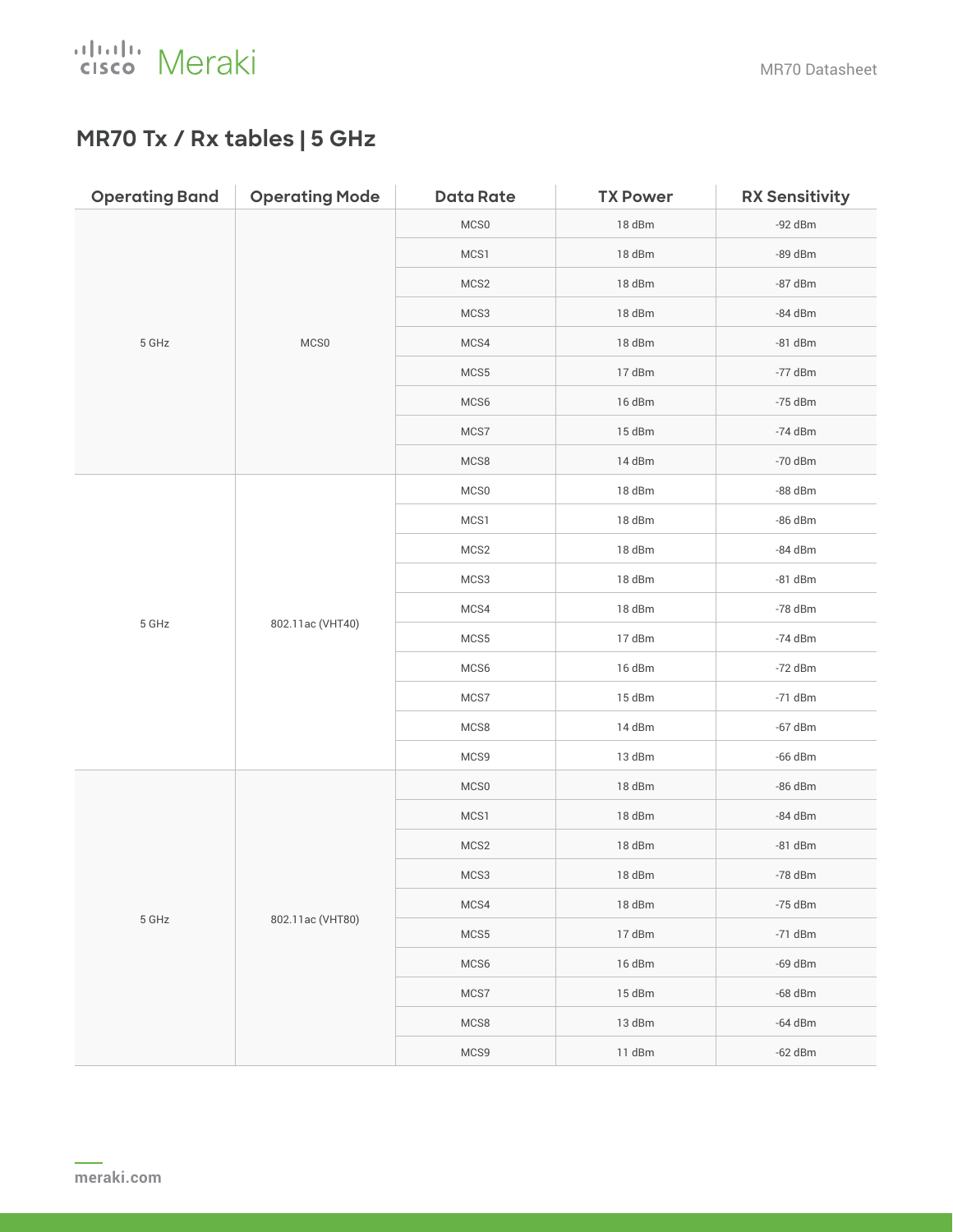## aludu Meraki

## **Signal coverage patterns**

**Radiation Pattern for 2.4 GHz Antennas** 



**Radiation Pattern for 5 GHz Antennas** 



XZ-cut

YZ-cut

 $XY-cut$ <br>(Theta = 90')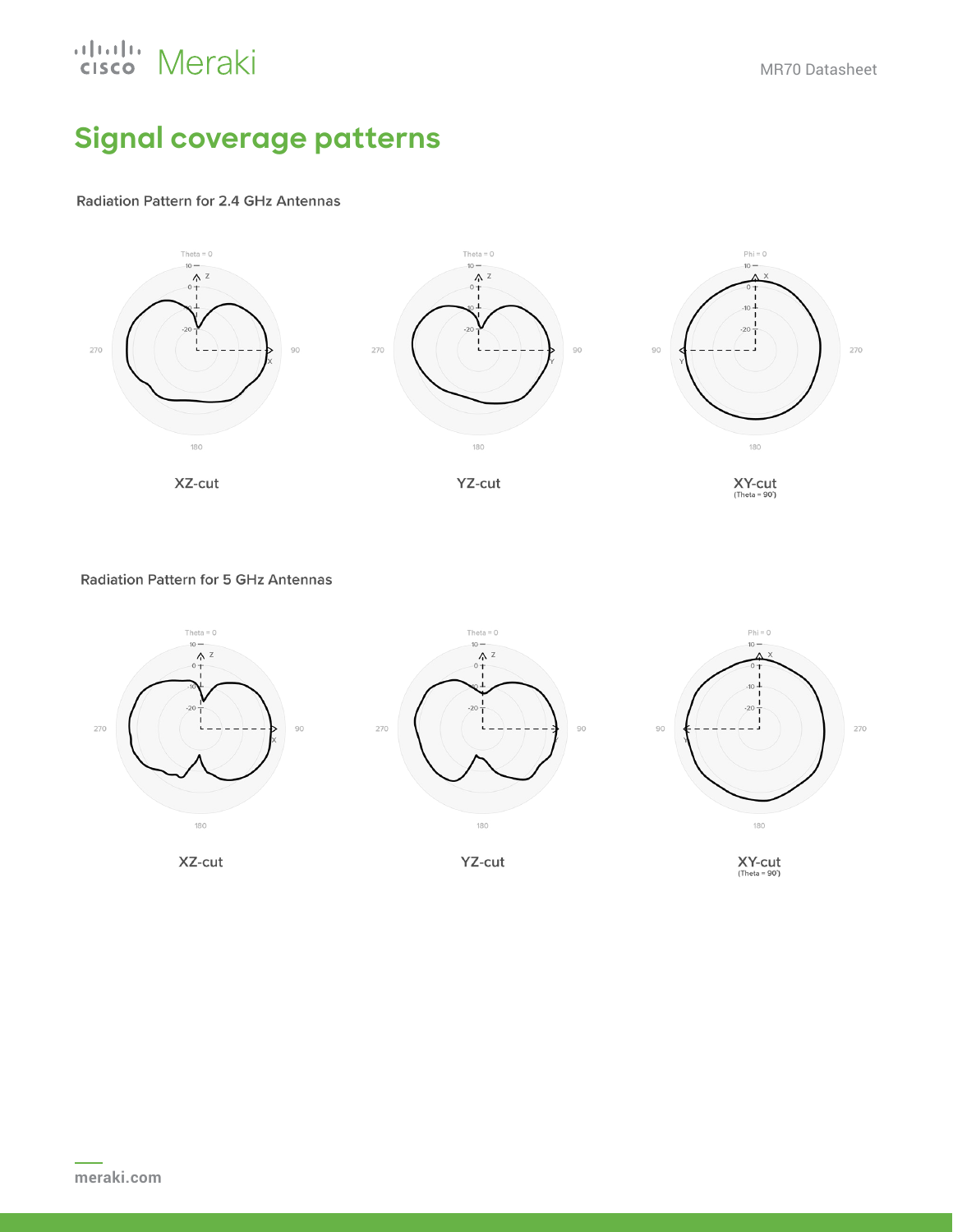## ululu Meraki

## **MR70 specifications**

#### **Radios management**

2.4 GHz 802.11b/g/n/ac client access radio

5 GHz 802.11a/n/ac Wave 2 client access radio

Supported frequency bands (country-specific restrictions apply): 2.412-2.484 GHz 5.150-5.250 GHz (UNII-1) 5.250-5.350 GHZ (UNII-2) 5.470-5.600, 5.660-5.725 GHz (UNII-2e) 5.725-5.825 GHz (UNII-3)

#### **802.11ac and 802.11n capabilities**

2 x 2 multiple input, multiple output (MIMO) with two spatial streams

SU-MIMO and MU-MIMO support

Maximal ratio combining (MRC) & Beamforming

20 and 40 MHz channels (2.4 GHz), 20, 40, and 80 MHz channels (5 GHz)

Up to 256-QAM on both 2.4 GHz and 5 GHz bands

Packet aggregation

#### **Power**

Power over Ethernet: 37-57 V (802.3af compatible)

Power consumption: 11 W max (802.3af)

Alternative 12 V DC input

Power over Ethernet injector sold separately

#### **Mounting**

Mounts to walls and vertical poles

Mounting hardware included

#### **Physical security**

Security screw included

#### **Environment**

Operating temperature: -4 °F to 131 °F (-20 °C to 55 °C)

IP67 environmental rating

Operating humidity: 5% to 95%

#### **Physical dimensions**

9.65" x 4.53" x 1.18" (245 mm x 115 mm x 30 mm)

Weight: 15.87 oz (0.45 kg)

#### **Antenna**

Integrated omni-directional antennas (4.5 dBi gain at 2.4 GHz, 4.7 dBi gain at 5 GHz)

#### **Interfaces**

1x 100/1000 BASE-T Ethernet (RJ45)

#### **Security**

Integrated Layer 7 firewall with mobile device policy management

Real-time WIDS/WIPS with alerting and automatic rogue AP containment with Air Marshal

Flexible guest access with device isolation

VLAN tagging (802.1Q) and tunneling with IPSec VPN

PCI compliance reporting

WEP, WPA, WPA2-PSK, WPA2-Enterprise with 802.1X

EAP-TLS, EAP-TTLS, EAP-MSCHAPv2, EAP-SIM

TKIP and AES encryption

Enterprise Mobility Management (EMM) & Mobile Device Management (MDM) integrationMDM) integration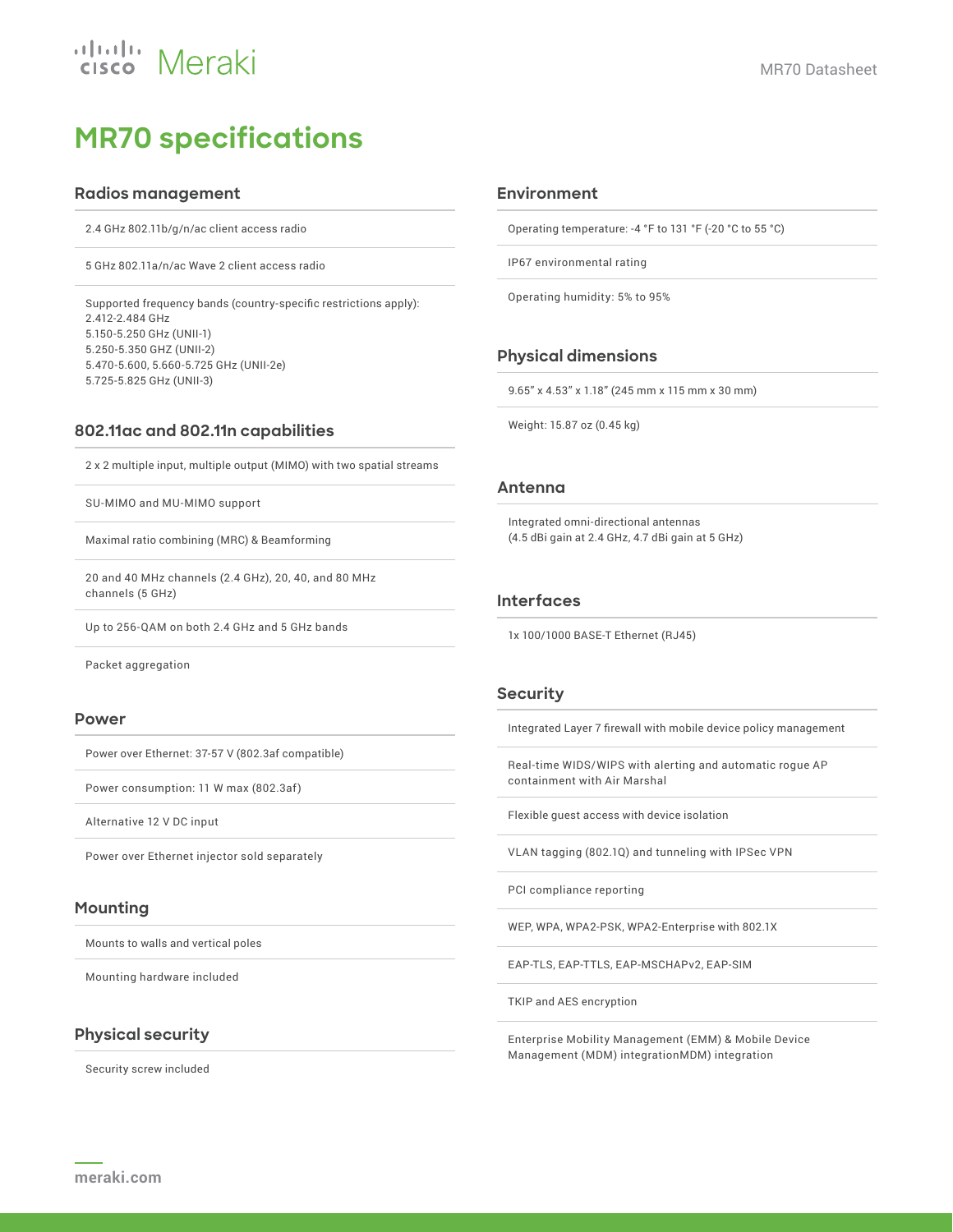## uludu Meraki

## **MR70 specifications**

#### **Quality of service**

Advanced Power Save (U-APSD)

WMM Access Categories with DSCP and 802.1p support

Layer 7 application traffic identification and shaping

#### **LED indicators**

PMK, OKC, & 802.11r for fast Layer 2 roaming

Distributed or centralized layer 3 roaming

#### **Warranty**

1 power/booting/firmware upgrade status

#### **Regulatory**

RoHS

EN50155: 2017 (Railway)

For additional country-specific regulatory information, please contact Meraki sales

#### **Warranty**

1 year hardware warranty with advanced replacement included

#### **Ordering information**

MR70-HW: Meraki MR70 Cloud Managed 802.11ac AP

MA-PWR-30W-XX: Meraki AC Adapter for MR Sseries (XX = US/EU/ UK/AU)

MA-INJ-4-XX: Cisco Meraki 802.3at Power over Ethernet Injector (XX = US/EU/UK/AU)

Note: Meraki Enterprise license required